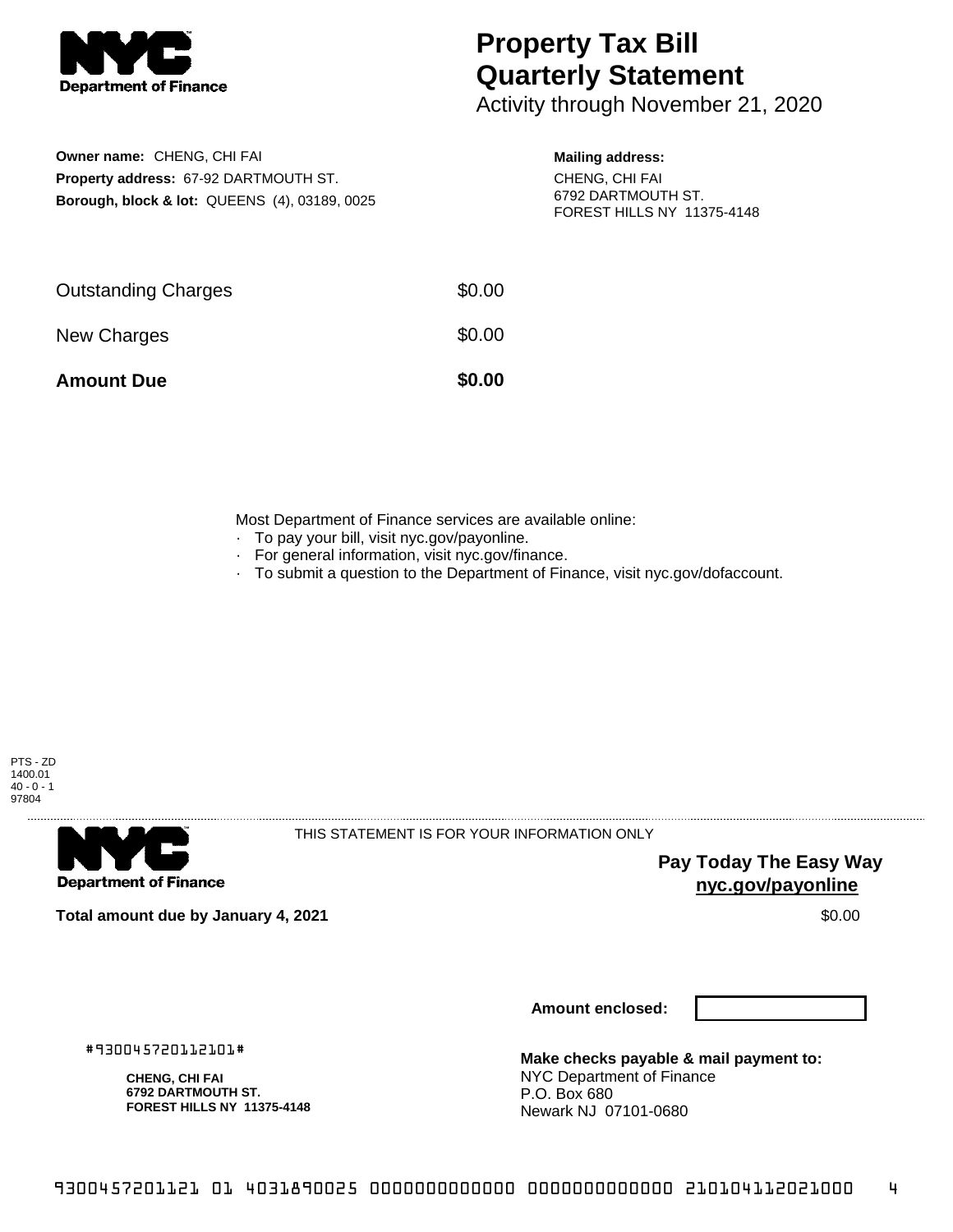

| <b>Previous Charges</b>                                             |                      | Amount<br>\$0.00 |                                |
|---------------------------------------------------------------------|----------------------|------------------|--------------------------------|
| Total previous charges including interest and payments              |                      |                  |                                |
| <b>Current Charges</b>                                              | <b>Activity Date</b> | Due Date         | Amount                         |
| Finance-Property Tax<br><b>Adopted Tax Rate</b><br>Payment Adjusted | 01/01/2021           | 01/01/2021       | \$0.00<br>$$-22.30$<br>\$22.30 |
| <b>Total current charges</b>                                        |                      |                  | \$0.00                         |
| <b>Tax Year Charges Remaining</b>                                   | <b>Activity Date</b> | Due Date         | Amount                         |
| <b>Finance-Property Tax</b><br>Adopted Tax Rate                     |                      | 04/01/2021       | \$0.00<br>$$-22.30$            |
| <b>Early Payment Discount</b><br>Payment Adjusted                   | 01/01/2021           | 04/01/2021       | \$0.22<br>\$22.08              |
| Total tax year charges remaining                                    |                      |                  | \$0.00                         |
| <b>Overpayments/Credits</b>                                         | <b>Activity Date</b> | <b>Due Date</b>  | Amount                         |
| <b>Credit Balance</b>                                               |                      | 07/01/2020       | $$-44.38$                      |
| Total overpayments/credits remaining on account                     |                      |                  | \$44.38                        |

You must apply for a refund or a transfer of credits resulting from overpayments within six years of the date of **the overpayment or credit. Please note that overpayments and credits are automatically applied to unpaid taxes.**

## **Home banking payment instructions:**

- 1. **Log** into your bank or online bill pay website.
- 2. **Add** the new payee: NYC DOF Property Tax. Enter your account number, which is your boro, block and lot, as it appears here: 4-03189-0025 . You may also need to enter the address for the Department of Finance. The address is P.O. Box 680, Newark NJ 07101-0680.
- 3. **Schedule** your online payment using your checking or savings account.

## **Did Your Mailing Address Change?** If so, please visit us at **nyc.gov/changemailingaddress** or call **311.**

When you provide a check as payment, you authorize us either to use information from your check to make a one-time electronic fund transfer from your account or to process the payment as a check transaction.